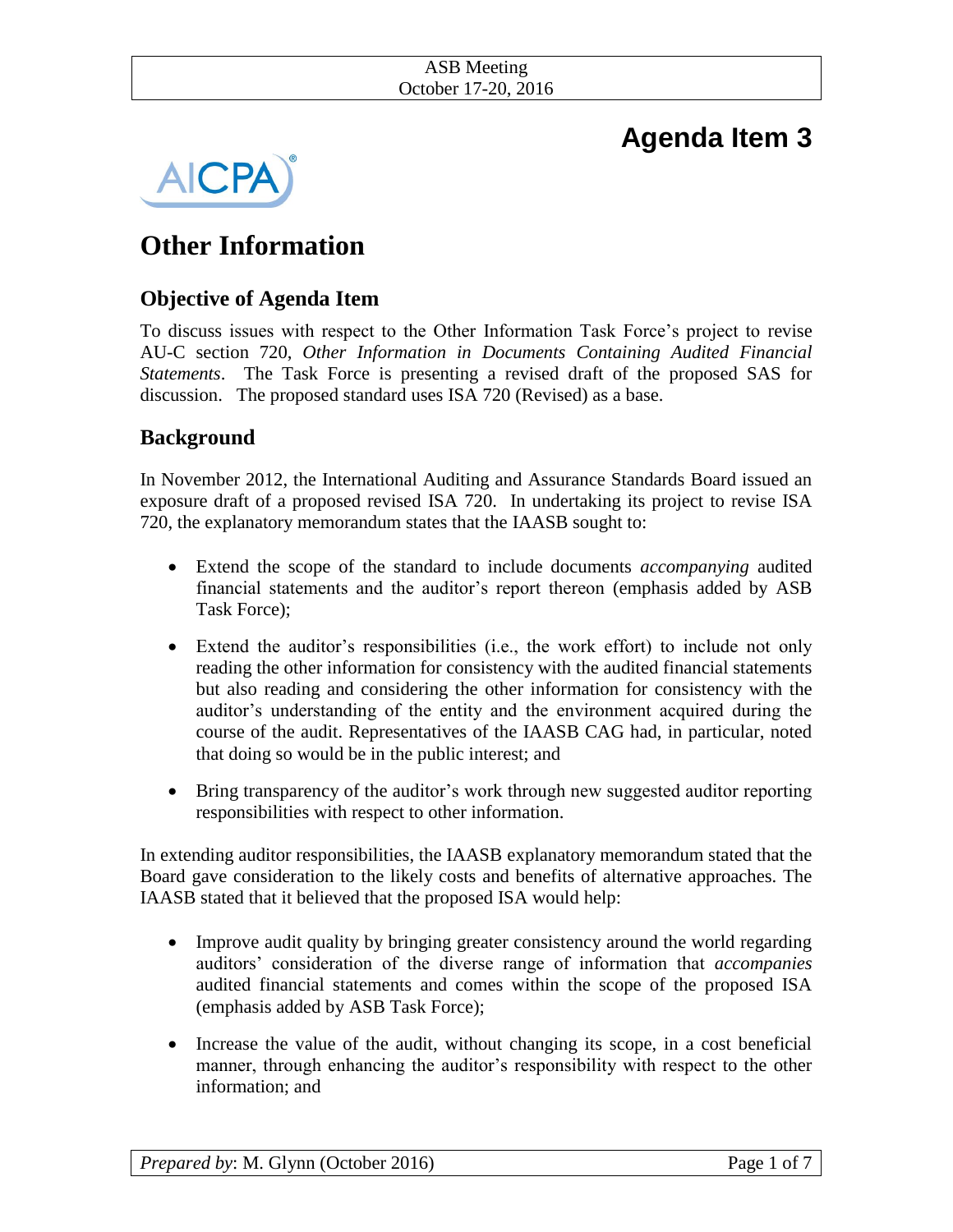• Narrow the expectations gap through requiring auditors to articulate in their reports their responsibilities under the proposed ISA, and the outcome of their work relative to the other information.

The IAASB issued the final standard in April 2015.

A Task Force was formed to consider ISA 720 (Revised), *The Auditor's Responsibilities Related to Other Information* and whether revisions should be made to AU-C section 720, *Other Information in Documents Containing Audited Financial Statements* in order to converge U.S. GAAS with ISA 720 (Revised). That Task Force consists of:

Elizabeth S. Gantnier –Task Force Chair – ASB member Gerry Boaz – ASB member David Johnson – TIC member Jeffrey Markert – Member of the State and Local Government Expert Panel and former Chair of the Task Force that worked on SAS nos. 118-120 Chris Smith – Former ASB member

Mike Glynn serves as the staff liaison to the Task Force.

The Task Force presented certain issues with respect to the development of the proposed standard to the ASB at the ASB's meeting in August 2016 and requested feedback.

The following represents issues that the Task Force is requesting ASB input or concurrence.

# **Issues for Discussion with the ASB**

#### **Issue #1 - Definition of** *annual report* **and clarification of the documents in the scope of the SAS**

An issue with extant AU-C section 720 is that practitioners often misapply the standard as they feel that it applies to all instances where the audited financial statements are included in documents containing other information – when, in fact, the scope of the standard is limited to "annual reports or similar documents that are issued to owners or similar stakeholders and annual reports of governments and organizations for charitable or philanthropic purposes that are available to the public that contain audited financial statements and the auditor's report thereon".

To clarify that AU-C section 720 is required to be applied only to the annual report, the Task Force proposes to revise the title of the section to "The Auditor's Responsibilities Regarding Other Information in Annual Reports". In addition, the Task Force proposes to include the following definition of *annual report* in the proposed revised AU-C section 720: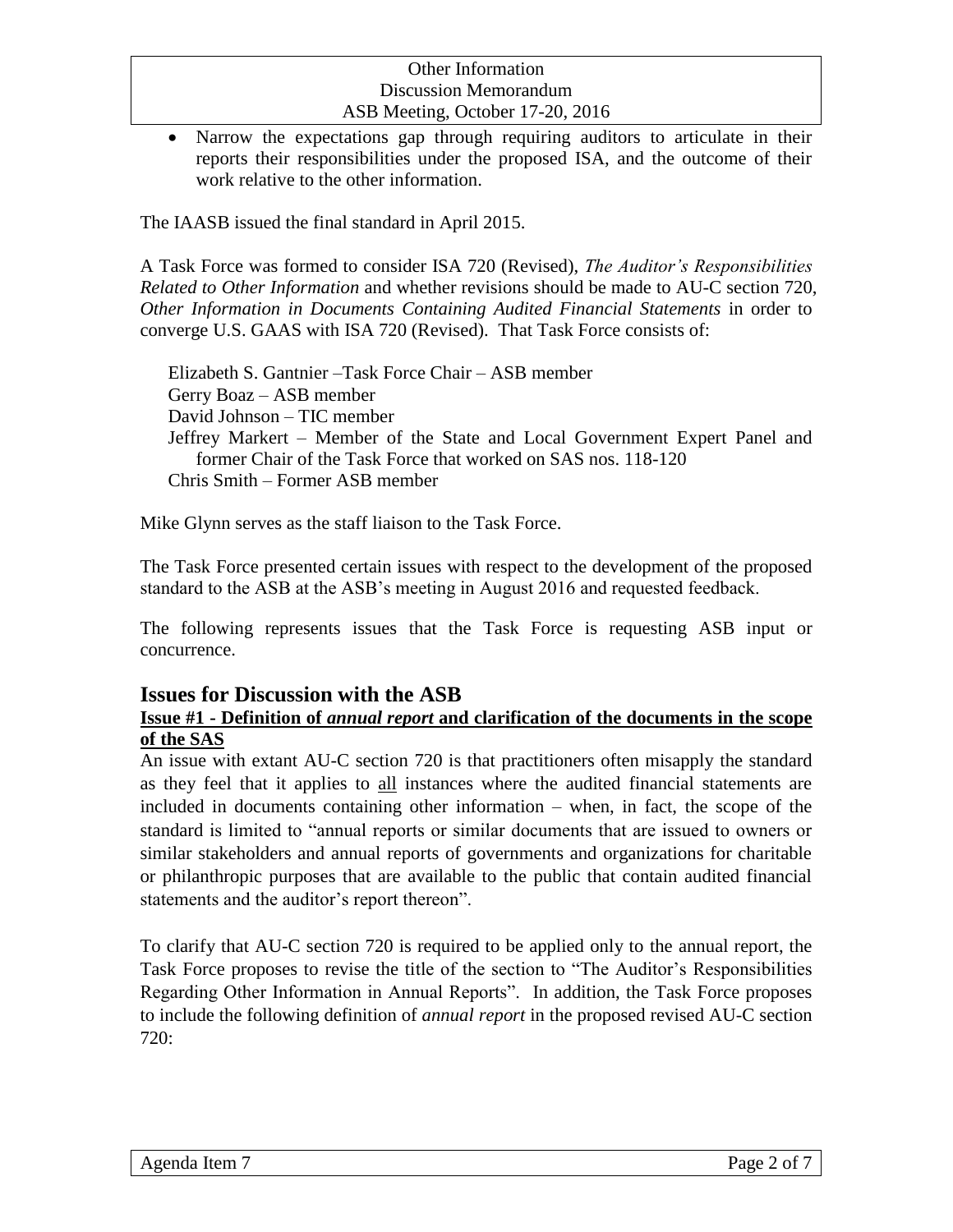**Annual report.** A document, or combination of documents, prepared typically on an annual basis by management or those charged with governance, the purpose of which is to provide owners (or similar stakeholders) with information on the entity's operations and the entity's financial results and financial position as set out in the financial statements. An annual report contains or incorporates by reference the financial statements and the auditor's report thereon and usually includes information about the entity's developments, its future outlook and risks and uncertainties, a statement by the entity's governing body, and reports covering governance matters. Annual reports include annual reports of governments and organizations for charitable or philanthropic purposes that are available to the public. (Ref: Para. A5–A9)

The Task Force also determined to include the following application guidance from ISA 720 (Revised):

A5. An annual report is typically prepared on an annual basis. However, when the financial statements being audited are prepared for a period less than or more than a year, an annual report may also be prepared that covers the same period as the financial statements.

A6. In some cases, an entity's annual report may be a single document and referred to by the title "annual report" or by some other title. In other cases, law, regulation or custom may require the entity to report to owners (or similar stakeholders) information on the entity's operations and the entity's financial results and financial position as set out in the financial statements (i.e., an annual report) by way of a single document, or by way of two or more separate documents that in combination serve the same purpose. For example, depending on law, regulation or custom in a particular jurisdiction, one or more of the following documents may form part of the annual report:

- Management report, management commentary, or operating and financial review or similar reports by those charged with governance (for example, a directors' report).
- Chairman's statement.
- Corporate governance statement.
- Internal control and risk assessment reports.

A7. An annual report may be made available to users in printed form, or electronically, including on the entity's website. A document (or combination of documents) may meet the definition of an annual report, irrespective of the manner in which it is made available to users.

A8. An annual report is different in nature, purpose and content from other reports, such as a report prepared to meet the information needs of a specific stakeholder group or a report prepared to comply with a specific regulatory reporting objective (even when such a report is required to be publicly available). Examples of reports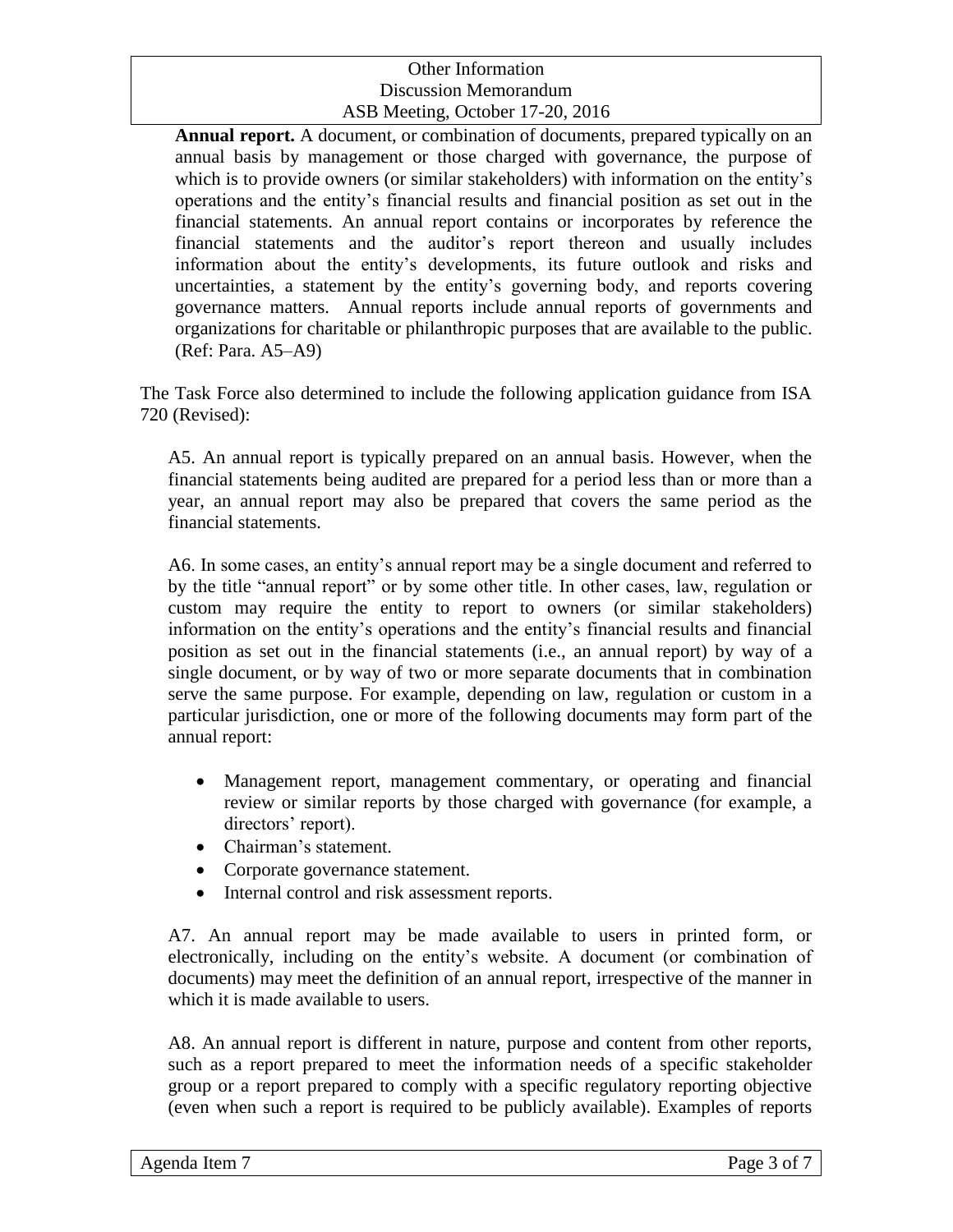that, when issued as standalone documents, are not typically part of the combination of documents that comprise an annual report (subject to law, regulation or custom), and that, therefore, are not other information within the scope of this ISA, include:

- Separate industry or regulatory reports (for example, capital adequacy reports), such as may be prepared in the banking, insurance, and pension industries.
- Corporate social responsibility reports.
- Sustainability reports.
- Diversity and equal opportunity reports.
- Product responsibility reports.
- Labor practices and working conditions reports.
- Human rights reports.

At the ASB's suggestion, the Task Force also added the following application paragraph:

**A9.** While an entity may refer to a document as an annual report, such document may not meet the definition of annual report for purposes of this proposed standard.

The proposed SAS definition includes the ISA 720 (Revised) concepts of "combination of documents" and "documents accompanying the audited financial statements and the auditor's report thereon". At its meeting in August 2017, the ASB directed that such concepts be included as occasionally annual reports are in multiple documents. A concern was raised however that "combination of documents" wording may scope in certain documents that are not intended to be part of the annual report as the IAASB was addressing documents that are not relevant in the United States of America. Another thought was raised that perhaps the proposed standard may be more understandable if it ran to just what is included in the annual report document.

The proposed SAS definition states that the annual report includes *or incorporates by reference* the financial statements and auditor's report thereon. ISA 720 (Revised) does not include the "incorporates by reference" wording and instead states that the annual report may *accompany* the financial statements and the auditor's report thereon. The Task Force felt that *incorporates by reference* is more appropriate for American auditors. In addition, it is consistent with the proposed SAS, *Auditor Involvement with Exempt Offerings.* The AU-C glossary includes the following definitions:

# **incorporated by reference.** See **included** and **included or the inclusion of.**

**included (in the context of section 920).** References to information that is included in a document are to be read to also encompass information that is incorporated by reference in that document.

The Task Force does not believe that any additional clarification as to "incorporated by reference is needed".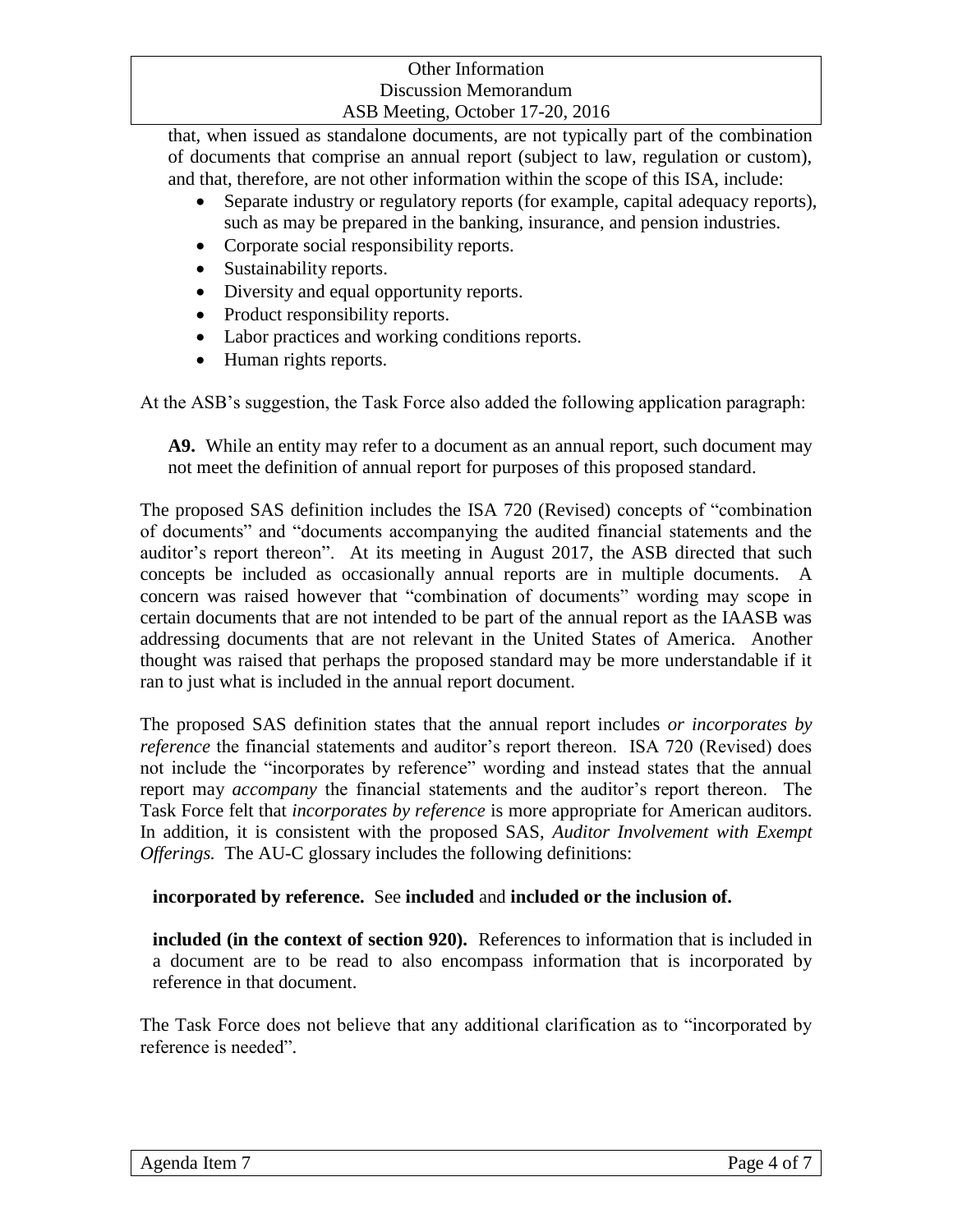Consistent with ISA 720 (Revised), the proposed standard includes an exercise that the auditor is required to go through with management to determine what the annual report consists of. That exercise includes:

- o Discussions with management as to what is in the annual report and the timing of issuance of documents
- o Making arrangements with management to obtain the documents
- o If documents will not be available until after the date of the auditor's report, obtaining a representation that the documents will be provided to the auditor and that the auditor will apply the required procedures prior to issuance of those documents.

The proposed standard also includes an additional requirement for the auditor to obtain a written representation regarding management's understanding as to what the annual report consists of.

The Task Force discussed how to maximize clarity with respect to documents in the scope of the standard and considered replacing the term *other information* with a term such as *other information in annual reports* and using an acronym such as OIAM for readability. However, it was ultimately determined that the term *other information*  should be retained so as to be consistent with ISA 720 (Revised) and because practitioners who deal with such information are comfortable with the term.

The Task Force also considered including guidance that while the actual form of the annual report may be a combination of documents that it is intended to be in substance one document.

#### **Action Requested of the ASB**

The Task Force requests that the ASB consider whether the proposed standard is clear as to what documents are included in the scope of the standard and provide feedback to the Task Force.

#### **Issue #2 - Omitted Information**

ISA 720 (Revised) includes the concept that the other information is misleading if it "omits or obscures information necessary for a proper understanding of a matter disclosed in the other information". Extant AU-C section 720 does not include requirements with respect to omitted information. The proposed SAS does not include a requirement or guidance with respect to omitted information.

Further, ISA 720 (Restated) states that a misstatement of the other information exists when the other information is incorrectly stated or otherwise misleading (including because it omits or obscures information necessary for a proper understanding of a matter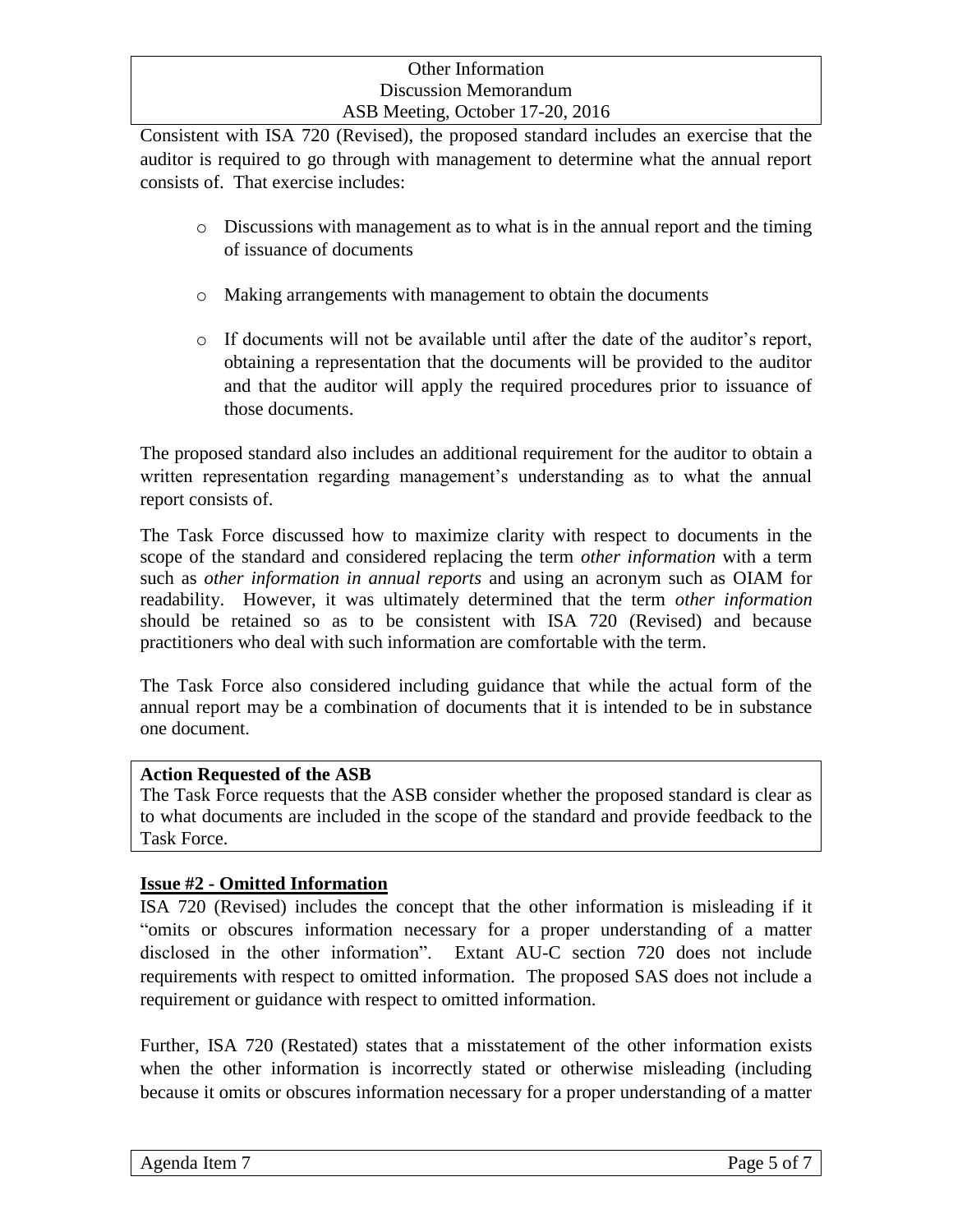disclosed in the other information). The proposed SAS does not run to "misstatements of the other information" but instead retains the concepts from AU-C section 720 of *inconsistency* (other information that conflicts with information contained in the audited financial statements) and *misstatement of fact* (other information that is unrelated to matters appearing in the audited financial statements that is incorrectly stated or presented). The proposed SAS also retains the AU-C section 720 required responses when the auditor identifies a material inconsistency or a material misstatement of fact.

The ASB previously concluded that retaining the construct from extant AU-C section 720 would not result in an ISA minus scenario as long as the work effort is the same.

The International Ethics Standards Board for Accountants, *Code of Ethics for Professional Accountants* includes a requirement for the auditor to avoid being knowingly associated with information that the auditor believes contains a materially false or misleading statement, statements or information furnished recklessly, or omits or obscures information required to be included where such omission or obscurity would be misleading. Corresponding language is not included in the AICPA *Code of Professional Conduct*. AICPA Professional Ethics Team staff advised that the following Code paragraph is considered to incorporate the essence of the IESBA standard (emphasis added):

### **1.100.001 Integrity and Objectivity Rule**

**.01** In the performance of any *professional service*, a *member* shall maintain objectivity and integrity, shall be free of conflicts of interest, *and shall not knowingly misrepresent facts or subordinate his or her judgment to others.* [Prior reference: paragraph .01 of ET section 102]

#### **Action Requested of the ASB**

The Task Force requests that the ASB consider whether it continues to believe that the proposed standard should not include requirements with respect to omitted information.

#### **Issue #3 - Reporting**

At its meeting in August 2016, the ASB concluded some form of required auditor reporting is in the public interest.

#### **Action Requested of the ASB**

The ASB is asked whether it agrees with the proposed reporting requirements and guidance and to provide feedback to the Task Force.

# **Next Steps**

The following represents the Task Force's timetable for future presentations to the ASB and ultimate issuance of the proposed standard: